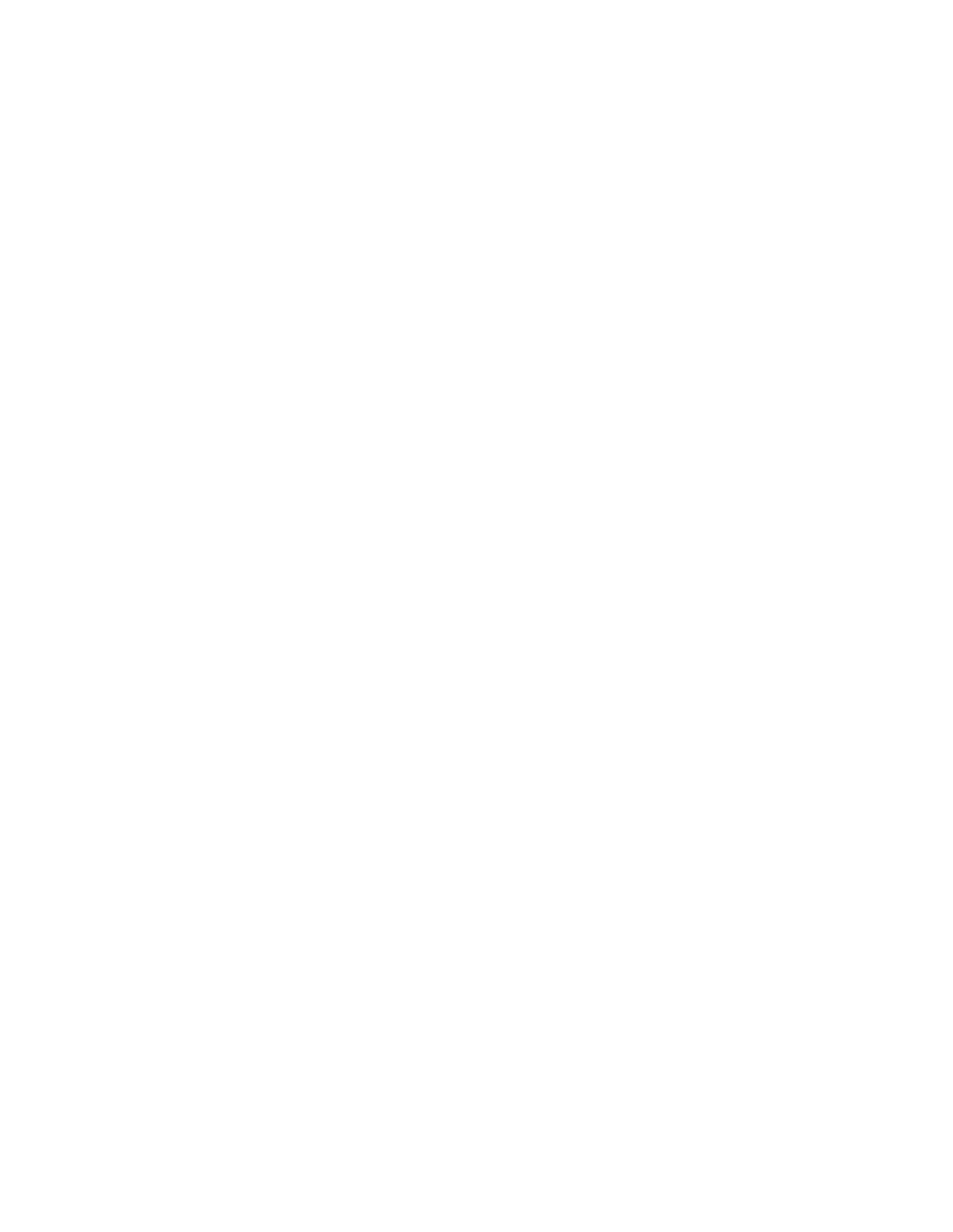## **Contents**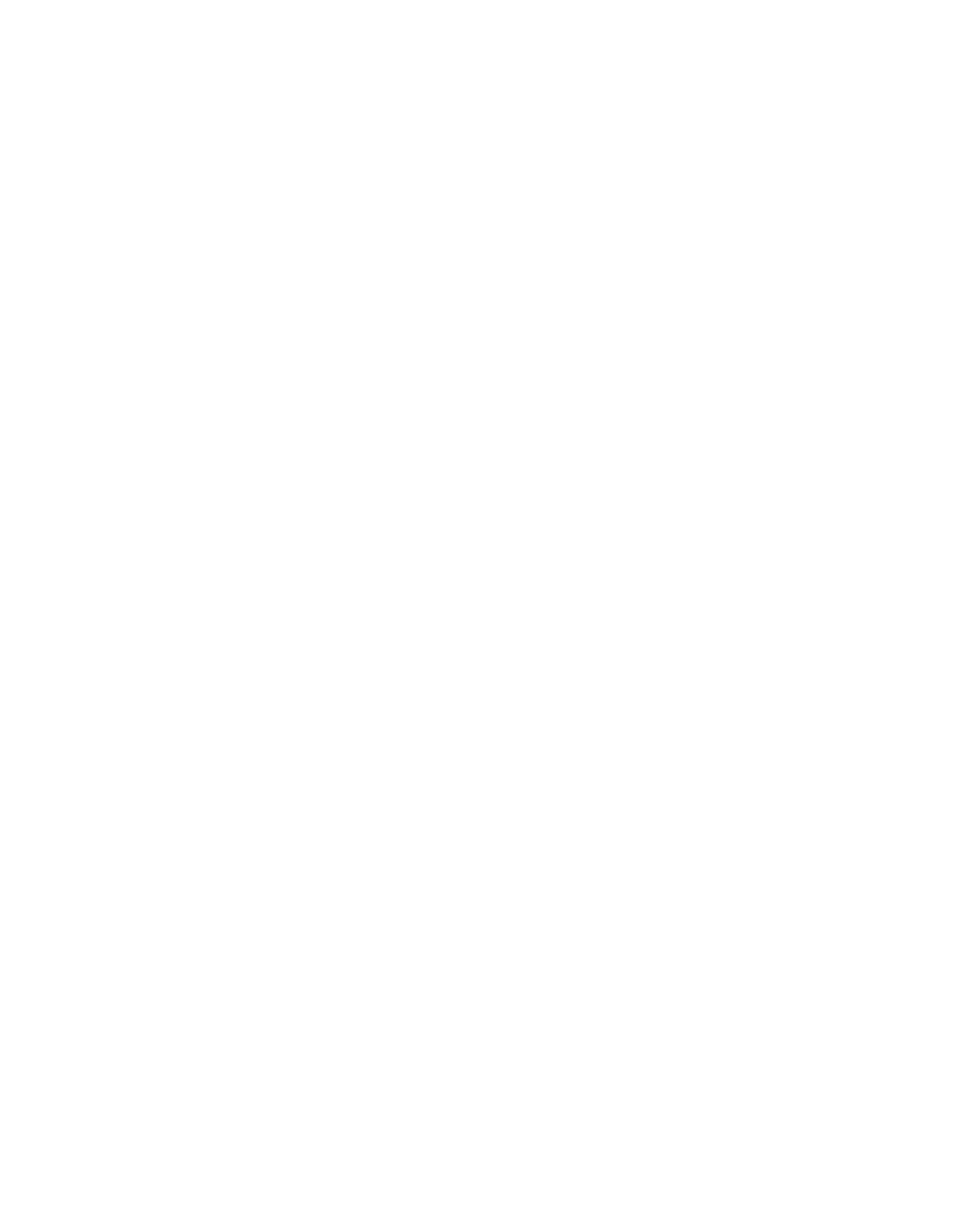## <span id="page-4-0"></span>**Introduction**

**The Voice of Experience** The House Parent Handbook is a collection of tips and lessons learned from experienced house parents at Sophia Fahs. If you have any questions, contact David Sussman 516 473-3798.

- 
- **Sage Advice ■** The most important 3 rules:
	- Be safe
	- **Be kind**
	- **Be respectful**.
	- Be friendly, but firm. Safety is your number one concern. Do not settle for an environment in which you are uncomfortable (mess, atmosphere, etc.) If you have a concern, call a house meeting, and straighten it out.
	- Encourage campers to deal with situations "in-house" Ask parents to allow house parents to handle difficulties as much as possible.
	- **Speak up at the houseparent meetings**. If you are not sure how to deal with a situation, the meeting is a good place to get ideas.
	- **Houseparent meetings are at 10**:**15 a.m. at the dining hall.**
	- If you see a camper having trouble, make a referral to the Spirit Committee as soon as possible.
	- Ask the campers to hang their nametags on their bedroom doorknob or in a designated space by the front door (you decide the location and communicate it during the house meeting).
	- **Nametags must be worn at all times outside the house!**
	- **A camper may not go back to the house alone to get something. The rule of three would apply and an adult must accompany them.**
	- **Work with your co-houseparent to decide who will go back to the house from the late-night activity, and who will stay.**  Remember the rule of 3—one houseparent cannot be alone with one camper
	- **Do not provide any snacks with peanuts**
	- **Read the confidential camper allergy list provided to you.**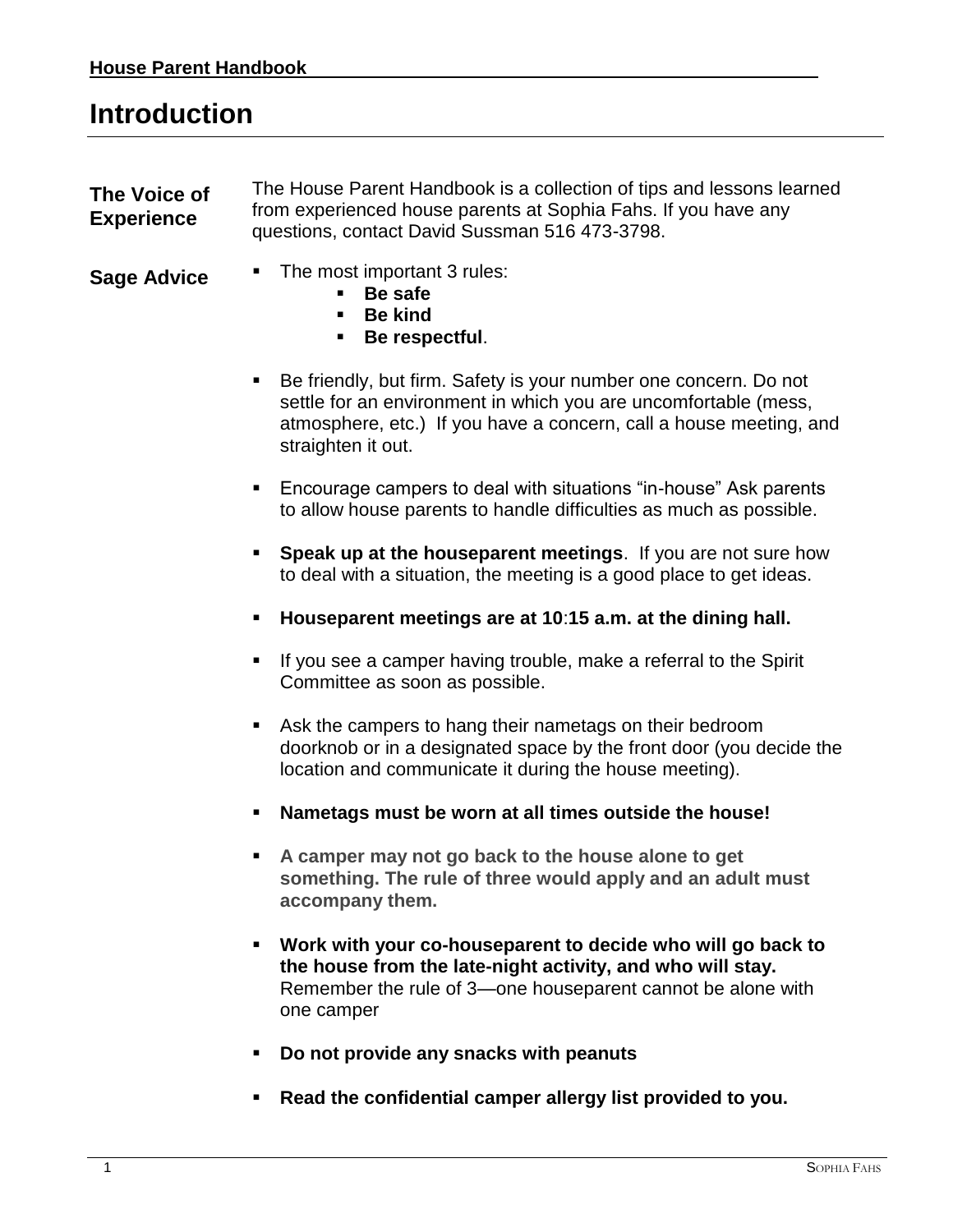### **House Parent Handbook**

**Your Schedule** As a house parent, you responsibilities are as follows:

### **Mornings:**

- Wake campers who have signed up for the early morning activity (days for these activities are posted in the cafeteria). Have polar bear swimmers lay out their bathing suits/towels/water shoes the night before.
- **Activity sign up begins at 8:00.** Wake all campers in time for activity sign-up.
- **Make sure campers leave with proper shoes/footwear, nametags, and sunscreen or bug spray if needed.**
- The house must be empty before you leave for breakfast. **No campers can be left in the house for any reason.**

### *Cabin Clean-up (After worship) (10:00 a.m.)*

- Spray all surfaces—campers should not handle cleaning products
- Supervise the cleaning tasks
- **The house must be empty before going to the houseparent meeting**
- **Campers who are swimming for the afternoon activity need to wear bathing suits and bring towels, water shoes and sunscreen before going to breakfast.**
- Once campers leave for morning program they should not return to the cabin until after the afternoon activities (5:00 P.M.)

**House Parent Meeting** (Immediately following cabin cleanup)

### **Lunch**

Please be on time for lunch.

### **Road Support/Activities** (1:00 – 5:00 **only as assigned**)

Provide road support, lead activities or support activities as assigned.

### **Cabin Time** (5:00 – 6:00)

- Make sure each camper checks in. Keep an attendance list, if needed, to track campers.
- If you are missing a camper, contact Patsy/Matt, an Advisory Committee Member or the Sight and Sound Coordinator, immediately.
- If your camper is late for cabin time, discuss the importance of being on time..
- You may have quests in your house, but quests are limited to common areas only (no guests upstairs, or in any bedrooms).
- **Only campers staying in a house are allowed in the bedroom areas**.
- **■** If campers want to visit another house during afternoon Cabin Time, have the camper sign out. Call the other house parents to confirm that your camper has arrived.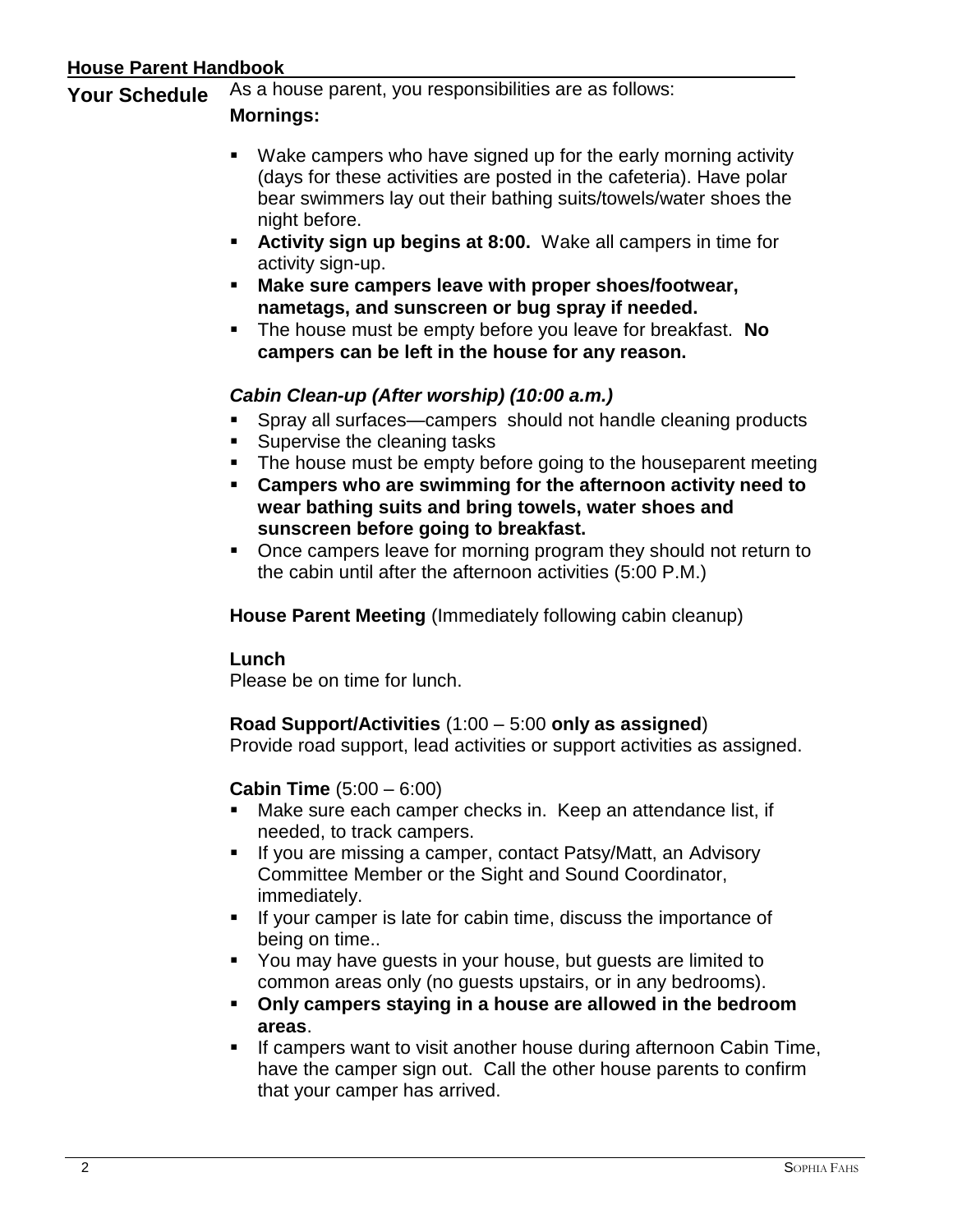| Your<br>Schedule,<br><b>Continued</b>          | Make sure cruisers leave for the dining room at the first bell.<br>п.<br>Make sure the campers leave with proper shoes/footwear and their<br>٠<br>nametags.<br>Make sure the house is empty before going to the dining hall<br>٠<br>for dinner.                                                                                                                                                                                                                                                                                                                                              |
|------------------------------------------------|----------------------------------------------------------------------------------------------------------------------------------------------------------------------------------------------------------------------------------------------------------------------------------------------------------------------------------------------------------------------------------------------------------------------------------------------------------------------------------------------------------------------------------------------------------------------------------------------|
|                                                | <b>Dinner</b> $(6:00 - 6:45)$<br>Sit at a table where there are no other adults seated                                                                                                                                                                                                                                                                                                                                                                                                                                                                                                       |
|                                                | All Camp Activity $(6:45 -$ approximately 8:30)<br>All campers and all staff must attend the <b>all-camp</b> activity. You may<br>be assigned a specific area to monitor. If not, cheer the campers on!                                                                                                                                                                                                                                                                                                                                                                                      |
|                                                | Late Night Activity (8:45 until their individual group curfew times)<br>Youth (9th grade and older) must report to the late night<br>activity for at least 30 minutes.                                                                                                                                                                                                                                                                                                                                                                                                                       |
|                                                | One houseparent goes back to the house with campers that leave<br>ш<br>the activity. Campers returning to the housing area must stay there.<br>Remind campers of the all camp "Quiet Time" policy after 9:30<br>Keep an eye on the curfew. House parents attending the late night<br>٠<br>activity should return to the house as soon as possible.<br>If curfew passes and you are missing a camper, contact Patsy/Matt<br>ш<br>Evening cabin time is shower time. Set a schedule so campers with<br>٠<br>the earliest curfews shower first. Oversee young campers to keep<br>showers short. |
|                                                | Verify that each camper showers before bed.<br>٠<br>Campers should check themselves for ticks each night when<br>п<br>showering.<br>Enforce lights out time, by group.<br>п                                                                                                                                                                                                                                                                                                                                                                                                                  |
| <b>Curfews</b>                                 | Check the program schedule for cabin times and lights out times.<br>The earliest cabin time for the youngest campers is 8:30, with 9:30<br>lights out. Cabin times and lights out get progressively later as the<br>campers age, with Pebble cabin at 11:00 and lights out at midnight.                                                                                                                                                                                                                                                                                                      |
| A Few Safe<br>Congregation<br><b>Reminders</b> | Never be alone with a camper.<br>If you need to take a camper anywhere (e.g. to the nurse) take<br>ш<br>TWO other campers with you or one other staff member (who is<br>NOT your domestic partner) with you. You cannot return with only<br>one camper.<br>Do not shower or dress in the presence of other campers. If you<br>ш<br>are in a dorm-style house, shower while campers are out, such as<br>during program time. Change clothing in a bathroom stall.                                                                                                                             |
|                                                | Never drive a camper anywhere, under any circumstances.<br>п                                                                                                                                                                                                                                                                                                                                                                                                                                                                                                                                 |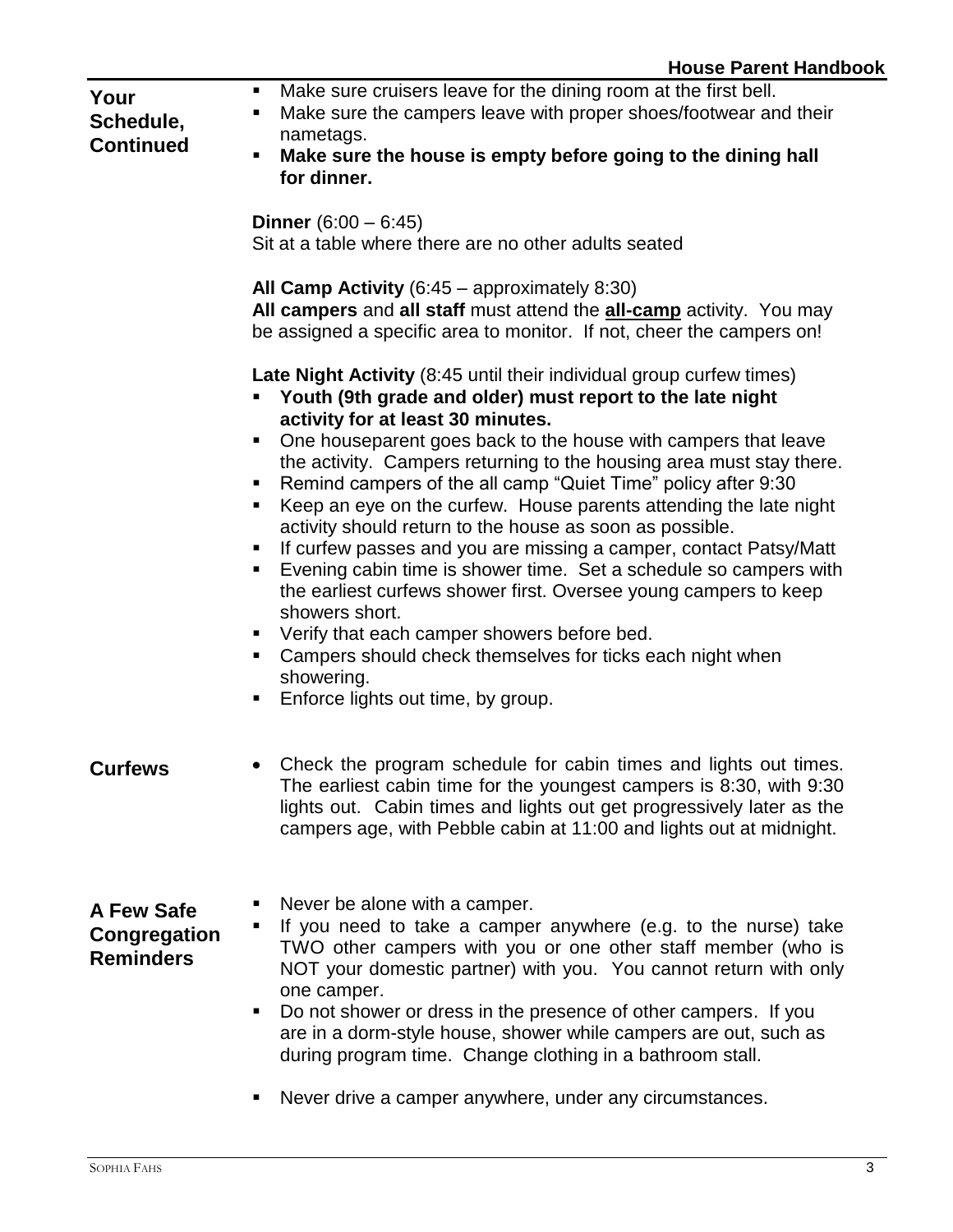## **Before You Come to Camp: Preparation is Key!**

- **Supplies** 1. Bring games and activities appropriate for age group.
	- 2. Bring a battery-powered Lantern or large flashlight
	- 3. Bring sunscreen
	- 4. Bring insect repellent (consider packing extra for younger campers)
	- 5. Large zip-lock bags may be used to store snacks. They may be available from Peggy or Joe
	- 6. Bring rubber gloves and your favorite cleaning fluid.
	- 7. You can bring extra snacks.

The houses will be supplied with cleaning fluid and water spray bottle and a sponge for every-day cleaning.

#### **Games and Movies** Bring some games and movies (maximum PG 13 rating) for the children/youth during their cabin time makes cabin time more enjoyable (especially if it rains). Here are some suggestions: (Do not purchase anything; bring if you have them or contact Activities Coordinators to see what is available.

#### **Children: 6th grade and under**

- Crafts (e.g. large poster to color; postcards, beads, etc.)
- Lanyard
- Playing cards
- Puzzle (to leave out on the table)
- Games such as Apples to Apples, Twister, Scrabble, Scrabble Junior, Clue, other board games
- Balls for games
- Jump ropes
- G and PG movies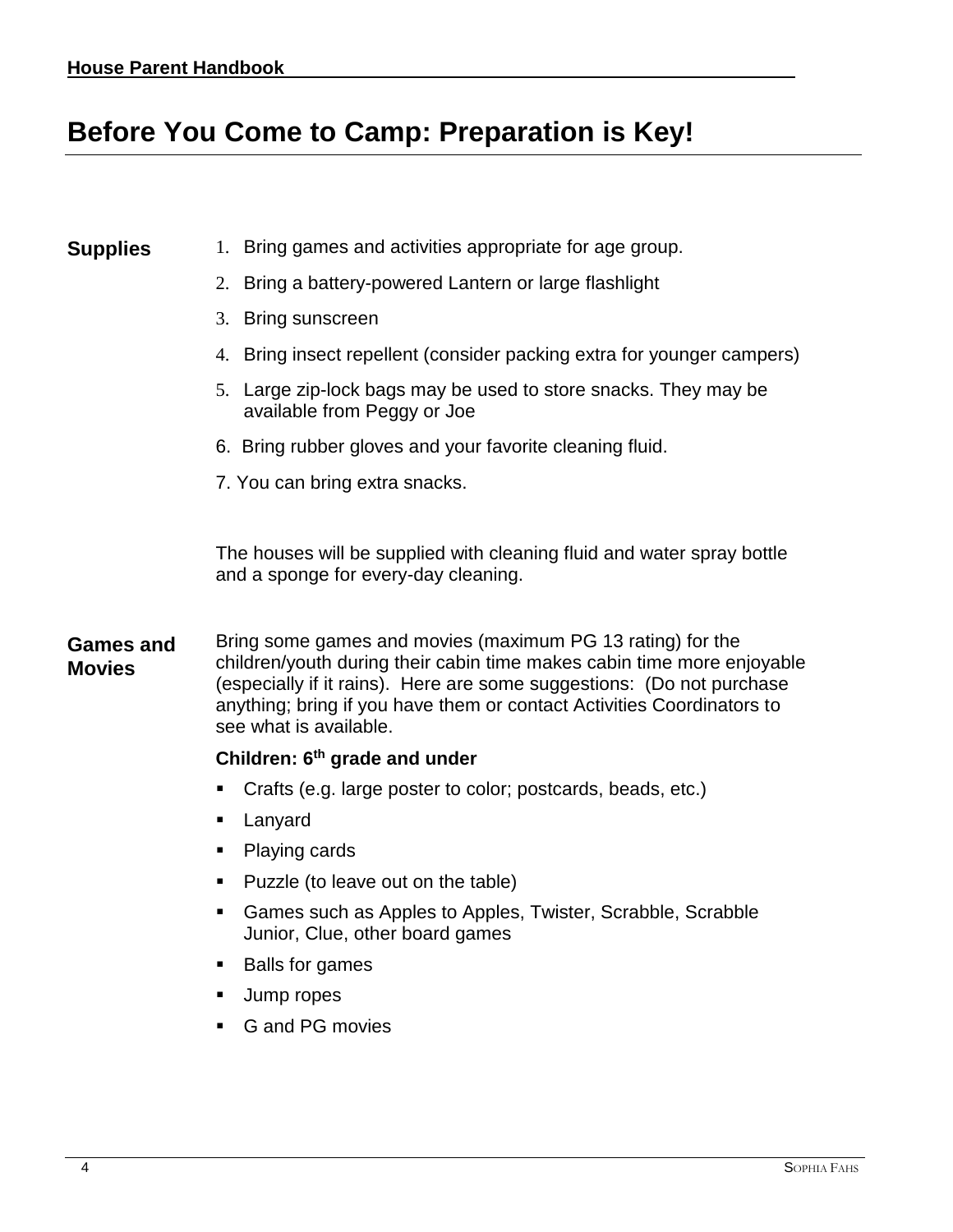## **Before You Come to Camp: Preparation is Key! , continued**

## **Youth: (7th-8 th and 9th-12th Grade)**

- Lanyard
- Playing cards
- Puzzle (to leave out on the table)
- Cards/Poker set/chips
- Apples to Apples, Scrabble, Scattergories, Monopoly, other board games
- G, PG or PG-13 movies

**House Party Supplies for Youngest Campers** Younger campers may leave the campfire early and NOT attend the "Pebble Farewell" speeches at the campfire on Thursday evening. Plan a house party for the kids, instead! Bring music for dancing, plan a special game, and perhaps decorate! Ask the housing coordinator to get extra snacks; and plan a special celebration!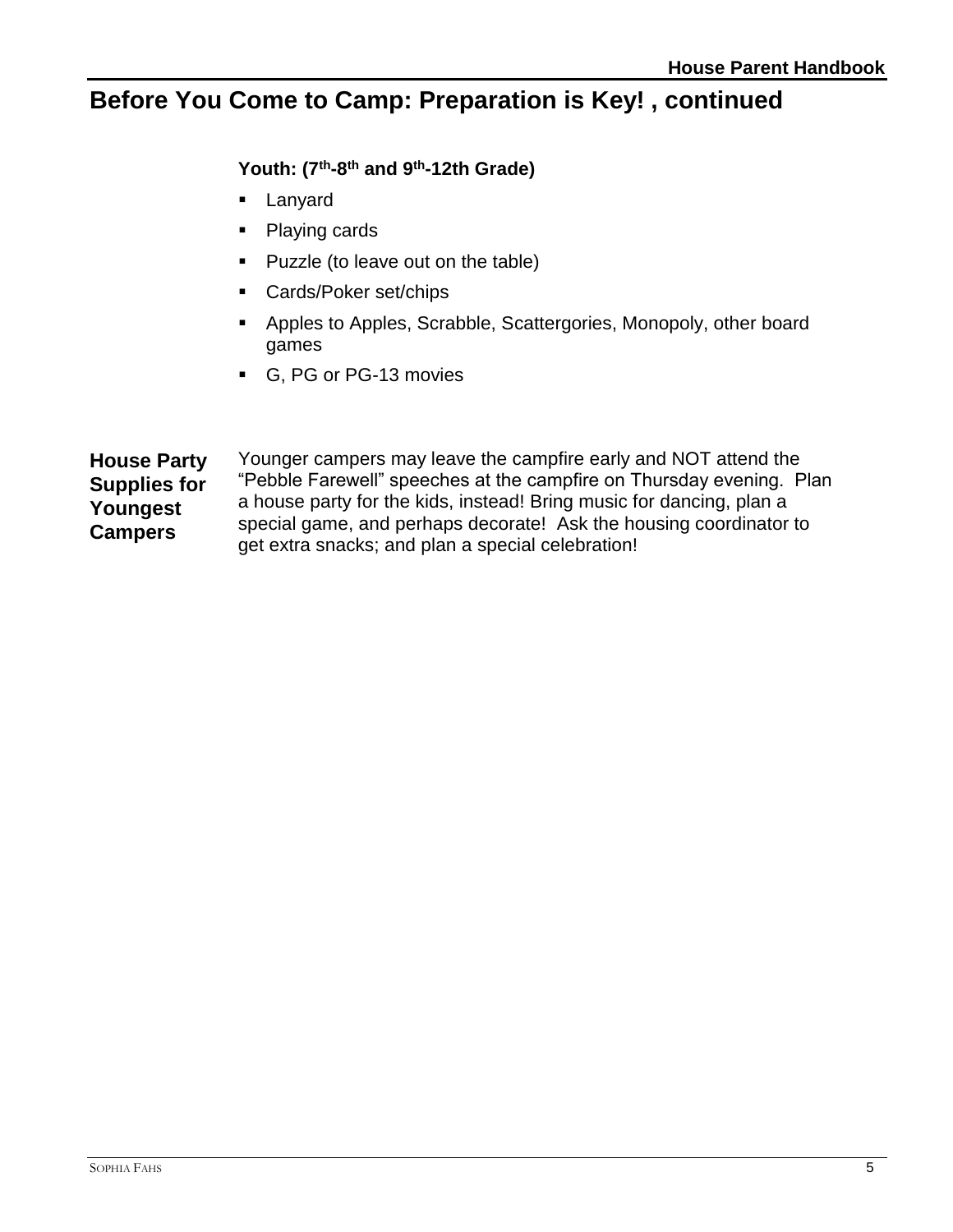## **Preparing for Campers to Arrive**

| Supplies     |  |
|--------------|--|
| (Will Be     |  |
| Delivered to |  |
| Your House)  |  |

- Floor plan
- Schedule
- Cruisers/Sweeper List
- Circle Group List
- 1 set of magic markers
- 2 pieces Oak tag
- $\blacksquare$  8  $\frac{1}{2}$ " by 11" paper
- Tape
- Limited cleaning materials—keep in your room only!
- A copy of the covenant for your group's age-group is in the Camp Handbook as well as in the Staff Orientation Resource Guide (SORG).

#### **Preparation: Choose a room and settle in**

#### **Before The Campers**  Select the houseparent sleeping area, unpack and settle in BEFORE the campers arrive.

**Arrive Note:** In Jesse Lee and Asbury, at least two adults (house parents or other staff) must sleep on the first floor. In other houses, house parents should sleep in the bedroom with the emergency exit door.

### **Make a Welcome Sign**

Make a welcome sign to greet the campers. Your sign should be posted around 3:30 on Sunday when the campers arrive.

### **Locate the First Aid Kit and Check Supplies**

Locate the first aid kit—it is typically near or in the kitchen. Check to be sure the house First Aid kit has adequate supplies. If additional supplies are needed, contact the housing coordinator.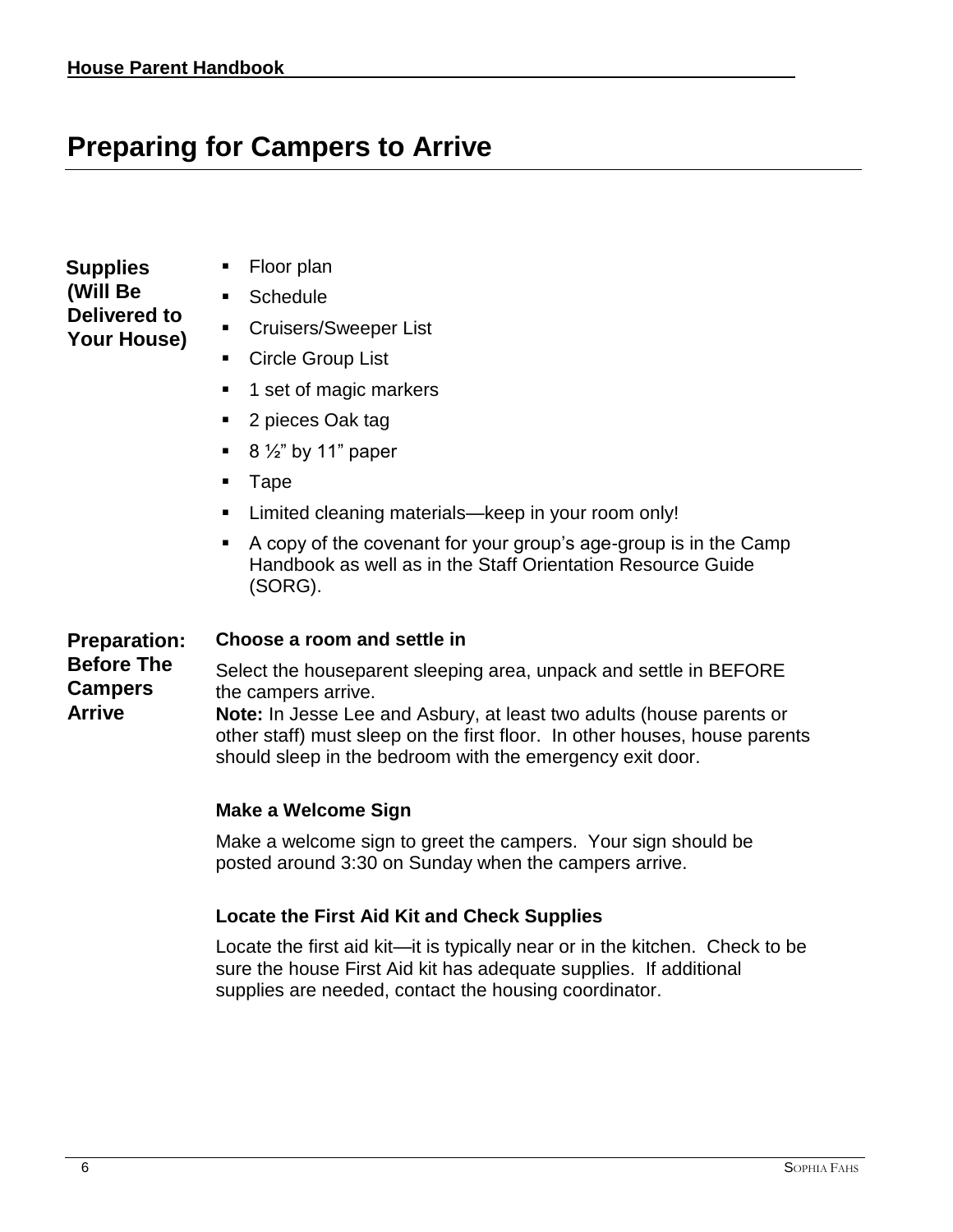## **Preparing for Campers to Arrive, continued**

| <b>Preparation:</b><br><b>Before The</b><br><b>Campers</b><br><b>Arrive</b> | Number the Bedrooms/ Prepare the Room Lottery (only if needed)                                                                                                                                                                                                                                              |
|-----------------------------------------------------------------------------|-------------------------------------------------------------------------------------------------------------------------------------------------------------------------------------------------------------------------------------------------------------------------------------------------------------|
|                                                                             | Use your sticky notes to number the bedrooms if they are not already<br>numbered. Note for yourself the group that will be assigned to each<br>room number. Try not to mix age groups in rooms, because each group<br>has a different curfew time. The house plans are in the appendix of this<br>document. |
|                                                                             | Check your confidential camper list to see if any campers require a<br>lower bunk. You can assign that bunk, and exclude that camper<br>from the lottery.                                                                                                                                                   |
|                                                                             | Prepare your room assignment lottery. Each lottery ticket should have a<br>room number (which matches a group/curfew time).                                                                                                                                                                                 |
| <b>Bulletin</b><br><b>Board</b>                                             | The following items may be posted on the Bulletin Board:                                                                                                                                                                                                                                                    |
|                                                                             | Covenant<br>٠                                                                                                                                                                                                                                                                                               |
|                                                                             | <b>Daily Schedule</b><br>п                                                                                                                                                                                                                                                                                  |
|                                                                             | <b>Cruiser Schedule</b><br>٠                                                                                                                                                                                                                                                                                |
|                                                                             | Dining Room Covenant<br>п,                                                                                                                                                                                                                                                                                  |
|                                                                             | Circle group list                                                                                                                                                                                                                                                                                           |
|                                                                             | Job List<br>٠                                                                                                                                                                                                                                                                                               |
|                                                                             | Floor Plan showing room/bed assignments<br>п,                                                                                                                                                                                                                                                               |
|                                                                             | Sign in/out Sheet<br>ш                                                                                                                                                                                                                                                                                      |
| <b>Create Daily</b><br><b>Clean-Up</b><br><b>Jobs</b>                       | <b>Create clean up jobs for each camper.</b> If you have 22 campers, you<br>need 22 clean up jobs. Jobs may include:                                                                                                                                                                                        |
|                                                                             | Clean sink (assign 1 per camper)<br>ш                                                                                                                                                                                                                                                                       |
|                                                                             | Clean kitchen sink<br>٠                                                                                                                                                                                                                                                                                     |
|                                                                             | Clean kitchen counter                                                                                                                                                                                                                                                                                       |
|                                                                             | Clean kitchen table                                                                                                                                                                                                                                                                                         |
|                                                                             | Straighten common room (2 campers)                                                                                                                                                                                                                                                                          |
|                                                                             | Empty trash (upstairs)<br>п                                                                                                                                                                                                                                                                                 |
|                                                                             | Empty trash (downstairs)<br>п                                                                                                                                                                                                                                                                               |
|                                                                             | Sweep/Dustpan pairs (may assign 2 or 3 pairs, depending on the<br>size of the house)                                                                                                                                                                                                                        |
|                                                                             | Clean up grounds around the porch/house<br>ш                                                                                                                                                                                                                                                                |
|                                                                             | Bring in towels/swimsuits from the clothesline                                                                                                                                                                                                                                                              |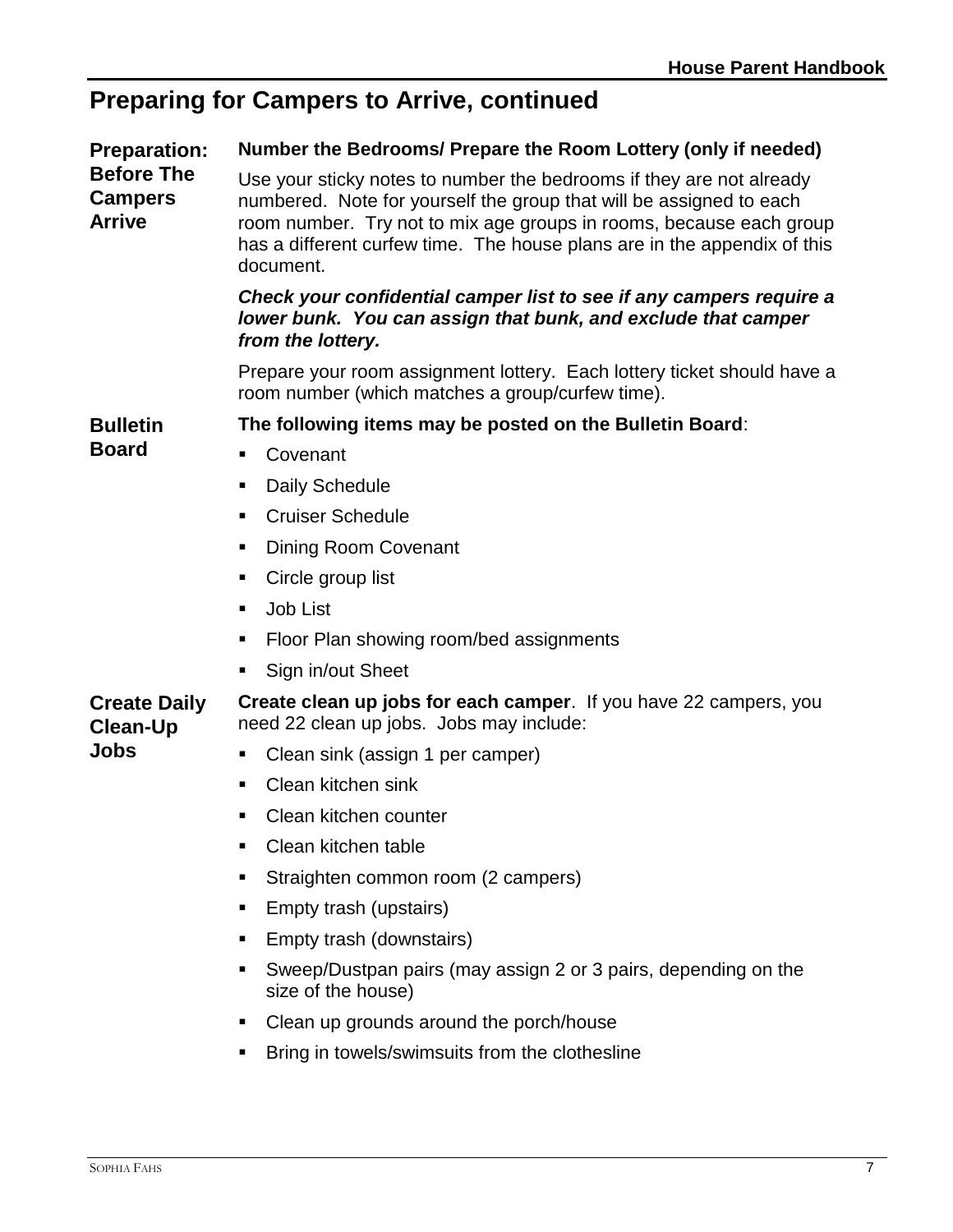## **Preparing for Campers to Arrive, continued**

#### **Create Daily Decide on Lottery or Sign Up Sheet for Clean-Up**

**Clean-Up Jobs** You can have either a lottery system for jobs, or a sign-up sheet. House parents of older youth report success with posting a sign-up sheet at a particular time—youth tend to report to the cabin quickly to sign up for their preferred job. Younger campers enjoy the excitement of the lottery. The choice is yours—but be prepared to communicate how housekeeping tasks will be assigned at your houseparent meeting.

## **2:00 Sunday Campers of Staff Registration-part 2** Line up to **complete registration for your own children**. **Try to get your own campers swim tested before 3:30.**

#### **3:30 Sunday: Wear Your Name Badge and Camp Shirt**

**Showtime!** Be at the house and ready (wearing name badge and camp shirt) before your first camper arrives at 3:30.

- Welcome the camper and his/her parents (Smile! You're happy to see them!)
- Ask the camper to choose his/her sleeping assignment (or use a lottery system). Inform campers they may not "save" bunks for friends. If you are using a lottery, children of staff members should also draw from the room lottery.
- Direct the camper to the room

.

- House parents should check periodically to ensure the campers are settling in and meeting each other.
- **Remind parents that they must accompany their children to the swim test. Remind campers they need water shoes. Note:** Remind campers to put their names on their towels. Have a sharpie handy!
- Have activities available for the campers—e.g. crafts, movie, games, etc.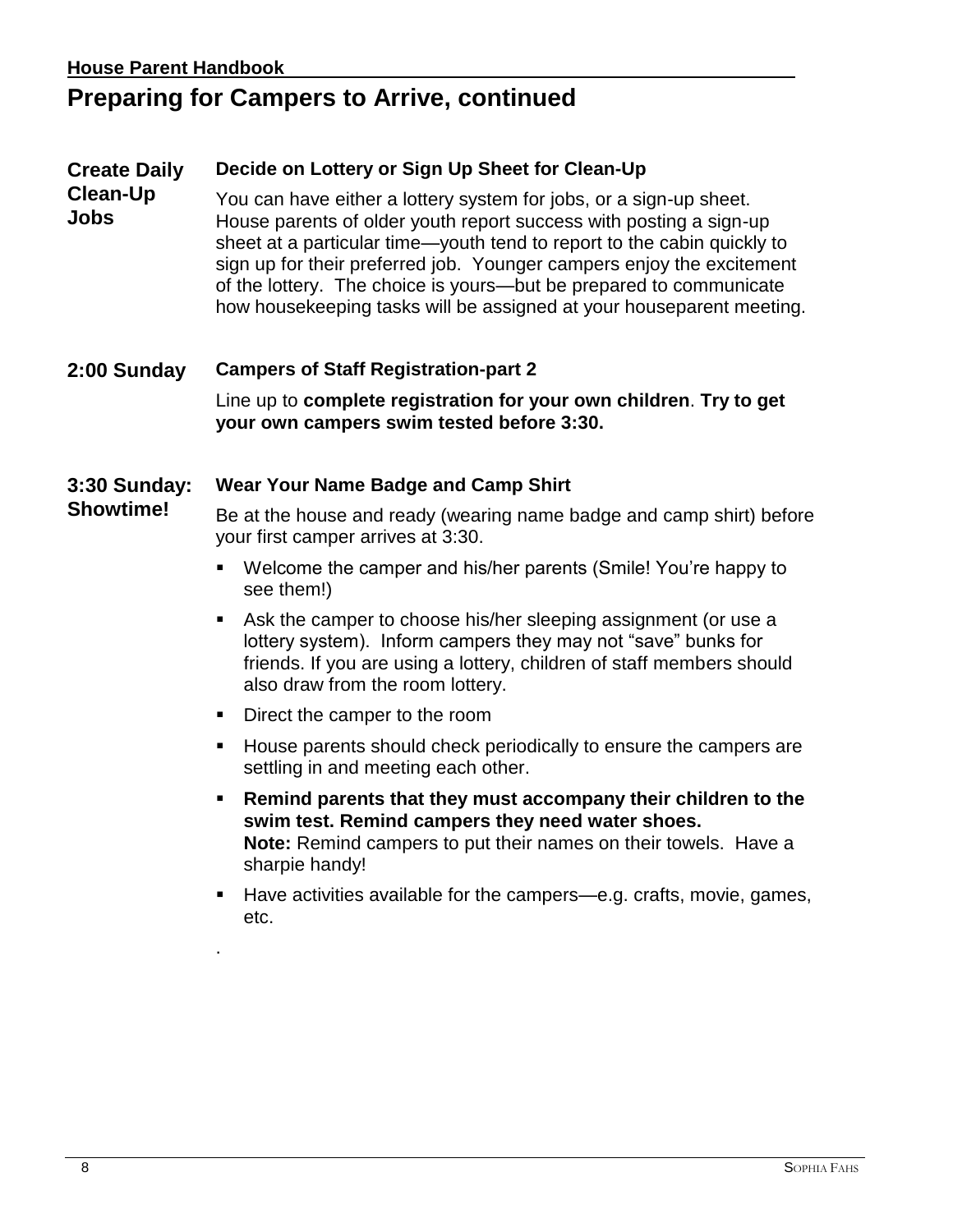## **House Meeting (Sunday Night)**

- **In Advance .** Select an icebreaker activity (one of your own or from the curriculum book)
	- Decide with your fellow houseparent who will discuss each topic on the agenda
	- An experienced camper might help explain the schedule, activities, and cruiser/sweeper roles.

### **Agenda Icebreaker Activity**

Play a short "getting to know you" game (10 minutes or less), or ask the campers to introduce themselves, how long they have been coming to camp, and what they are most looking forward to this week.

#### **Safety**

Safety is of primary importance at the camp. Review the following safety requirements:

- **Ticks and Animals:** Shelter Island has a lot of deer; which means deer ticks. To be safe from Lyme disease:
	- Wear socks and closed shoes/sneakers
	- Stay on the paths and in cut grass--do not go into the forest, behind the cabins, or walk in any tall grass or brush
	- Shower every evening before bed—THIS IS REQUIRED!
	- If you suspect a tick, tell an adult staffer (Do not try to remove the tick. The nurse will remove the tick.)
- **Example 3 Sight and sound:** Campers must be within sight and sound of an adult at all times and listen to their instructions.
- **Buddy system:** Always take a buddy with you; and always inform the adult leader where you are going.
- **Medications:** All medications (including Tylenol, etc.) must be left with the nurse. If you have any medications with you, please let the houseparent know.
- **Nurse:** If you do not feel well or get injured, tell an adult staff member immediately. You must be accompanied to the nurse.
- **First Aid:** If there is a minor injury, please inform an adult staff member. There is a first aid kit in each house (in the kitchen).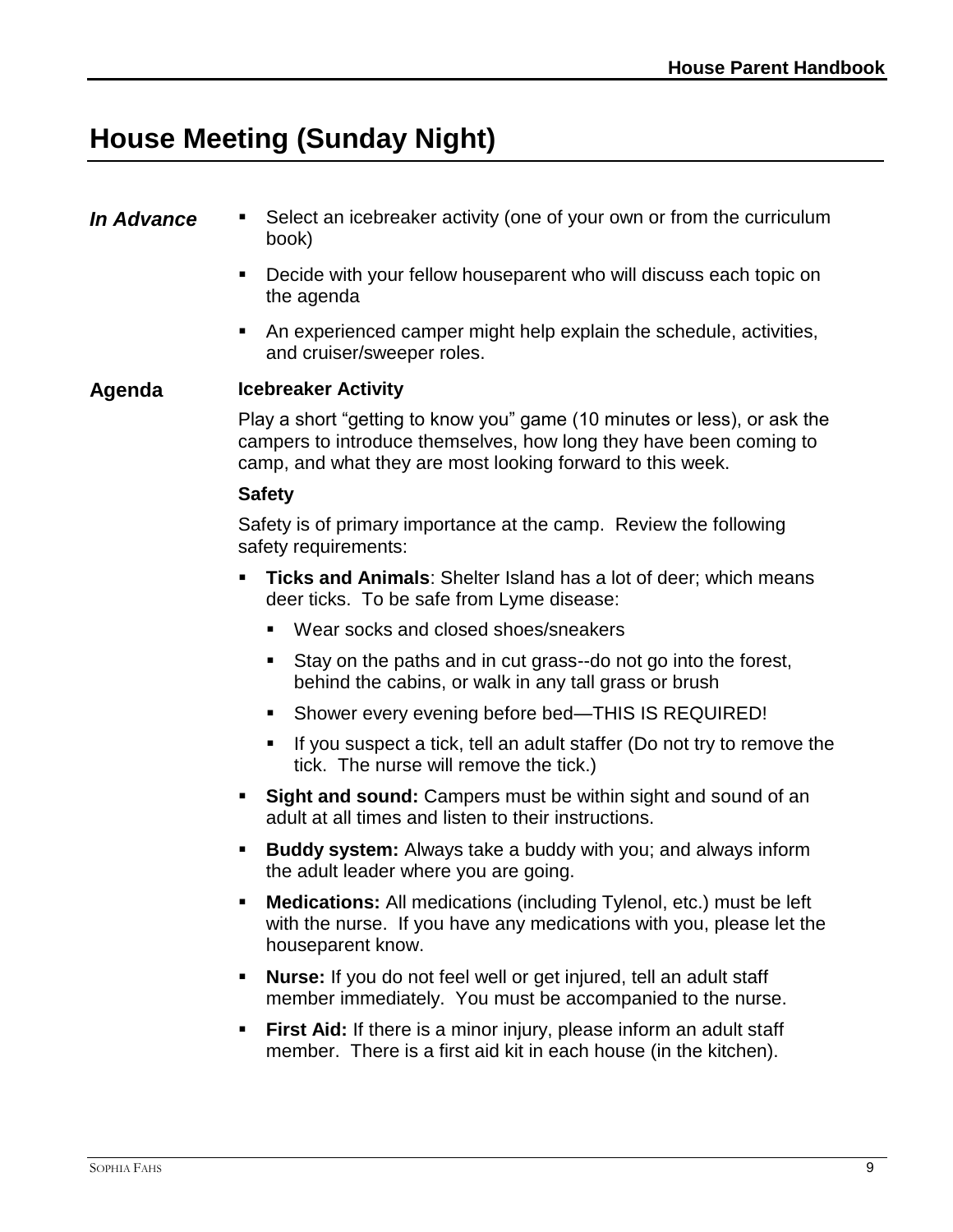## **House Meeting (Sunday Night), continued:**

## **Safety**

**Continued**

## **Water Safety**

- Waterfront is available at scheduled times only
- Wear water shoes
- You must have a swim buddy, and perform buddy checks as directed by the waterfront staff
- Follow instructions of the water staff
- **The Rocks** 
	- **EXEDENT** Climbing on the large rocks is not permitted at Camp Quinipet.
- **Weather** 
	- **EXTE:** If there is lightening, adult staff will direct you to the nearest building. Again, you should not be alone—always have a buddy.
- **Fire Safety** 
	- Lighting a fire (even a match) is grounds for immediate dismissal from camp. Campfires may be lit and tended by designated staff only.
	- Our emergency fire exits in this house are (take a tour; point out the fire exits).
	- In the event of a fire, announcements will be made calling everyone to go to their designated place. Our designated place  $is$
	- **EXTE:** There will be at least one fire drill. The fire alarm is either very fast ringing of the "meal" bell, or someone from Quinipet driving along the road, making an announcement with a bullhorn.
- **Report Hazards** 
	- **.** If you see anything in the house or on the property that is a hazard, please inform a staff member immediately.

### **A Clean and Happy House**

Tidy your bunk area *before* breakfast

■ Hang wet towels and bathing suits outside to dry

- Keep the bedroom and hallway floors clear of clothing, suitcases, etc. so floors can be swept easily
- **EXTE:** House parents will walk-through the house before everyone leaves for program

**Dining Room Covenant** Review the Dining Room covenant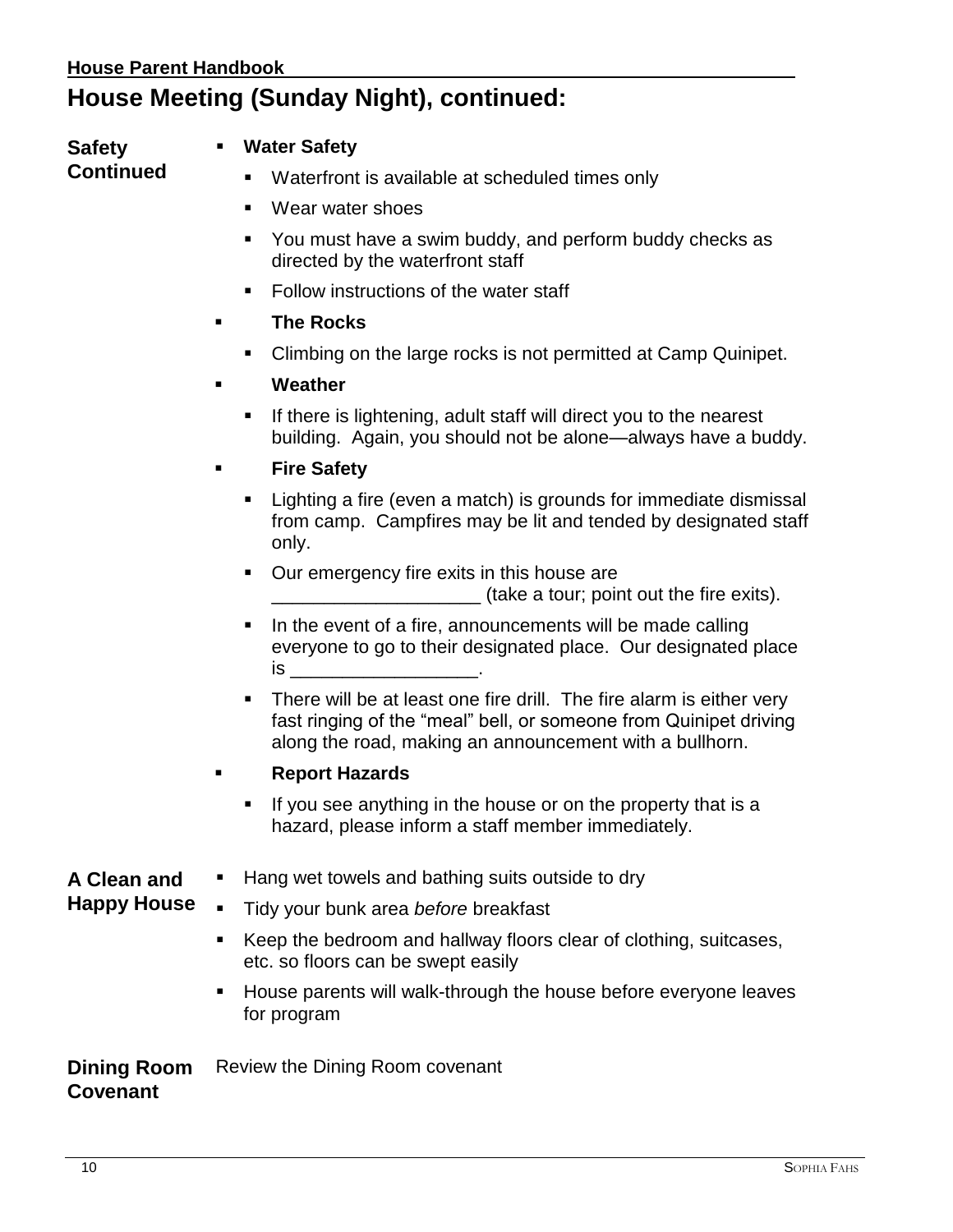### **House Meeting (Sunday Night), continued**

**Living at Fahs: The Covenant** Build relationships with younger and older campers—sit with kids outside of your group during mealtime, make connections at Circle Group and during activities. Younger kids especially love to connect with older campers!

**Camp Schedule**

#### **Review the daily schedule**:

- Activity sign up is before breakfast. Campers sign up for two activities.
- Attending breakfast is mandatory for all campers and staff!
- Worship is immediately following breakfast.
- **EXECT** Cabin clean up time is after worship. Explain the house procedures for clean up. Please complete your job as quickly as possible so everyone can get to program on time. If you signed up for swimming, change into your swimsuit, and bring your towel and water shoes. You will not be back to the cabin before activity time.
- Cabin Time:  $5:00 6:00$  (5:45 for Cruisers)
	- All campers MUST report to the house. House parents will check to be sure you have reported in.
	- If you leave the house, you must get permission from the house parent and from where you are going. Bring a buddy, and sign out, noting where you are going. If you change your location, report BACK to the house to inform the houseparent. If you are not where you have reported to be, visiting privileges during Cabin Time will be revoked.
	- Visitors are welcome, but limited to common areas ONLY.
	- **Only campers assigned to a house are allowed in the bedroom areas.**

| <b>All Camp</b><br><b>Evening</b><br><b>Activities</b> | All campers and staff attend the all-camp activity every evening<br>$\mathbf{E}$ .<br>after dinner.<br>Younger campers will return to their cabins after the all-camp<br>$\blacksquare$ .<br>activity/campfire.                            |
|--------------------------------------------------------|--------------------------------------------------------------------------------------------------------------------------------------------------------------------------------------------------------------------------------------------|
| Late Night<br><b>Activities</b>                        | All Youth 9th-12th grade report to the late night activity. After 30<br>minutes you may return to your house with a buddy. However, once<br>there, you must stay there. At least one house parent must stay at<br>the late night activity. |

**.** House Rules **Be Safe. Be Kind. Be respectful**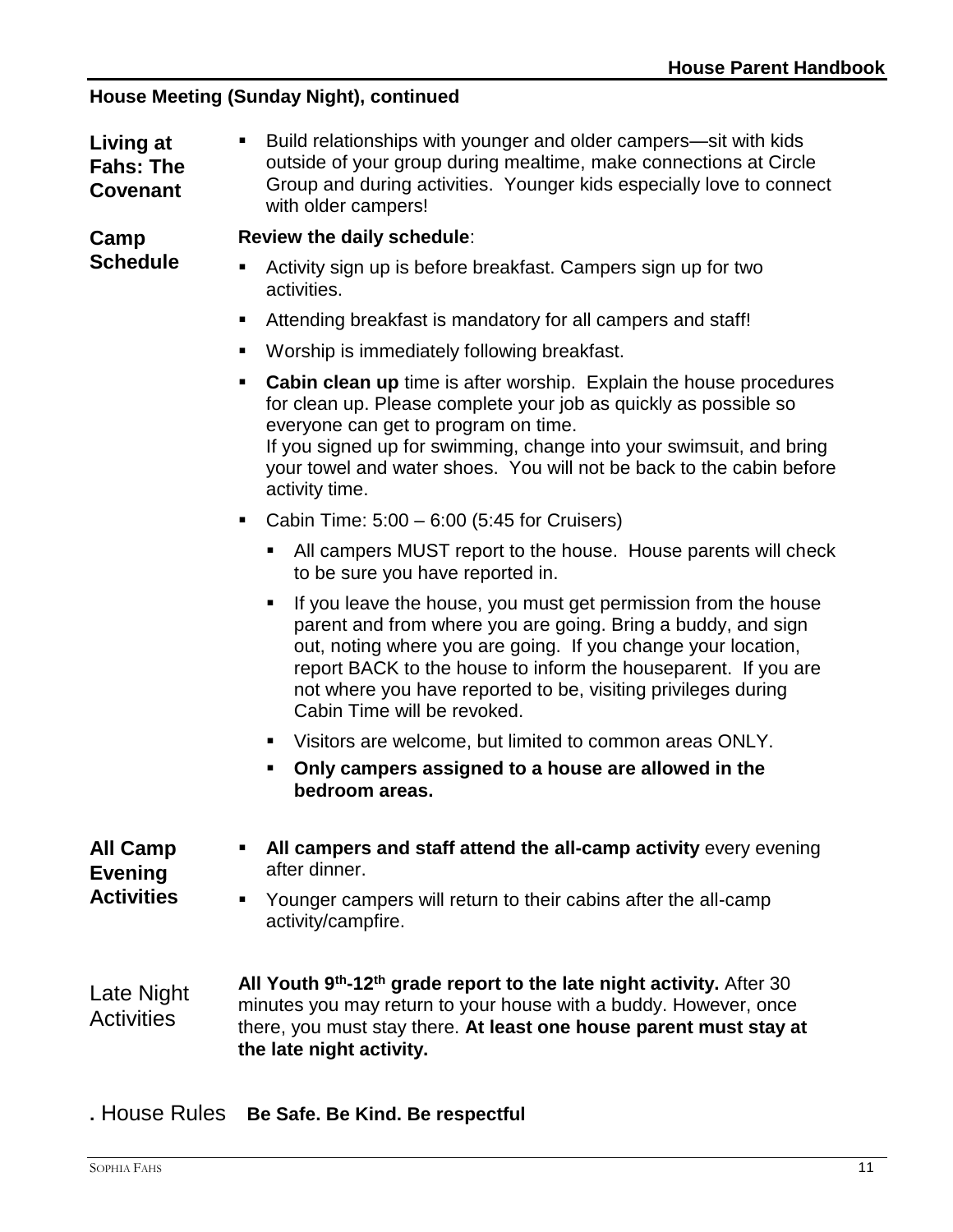## **Appendix: House Plans**

## **North & McConnell:**

Each of these buildings sleep 30 people, each has three rooms. Bathrooms connect the bedrooms and are off a central meeting room.

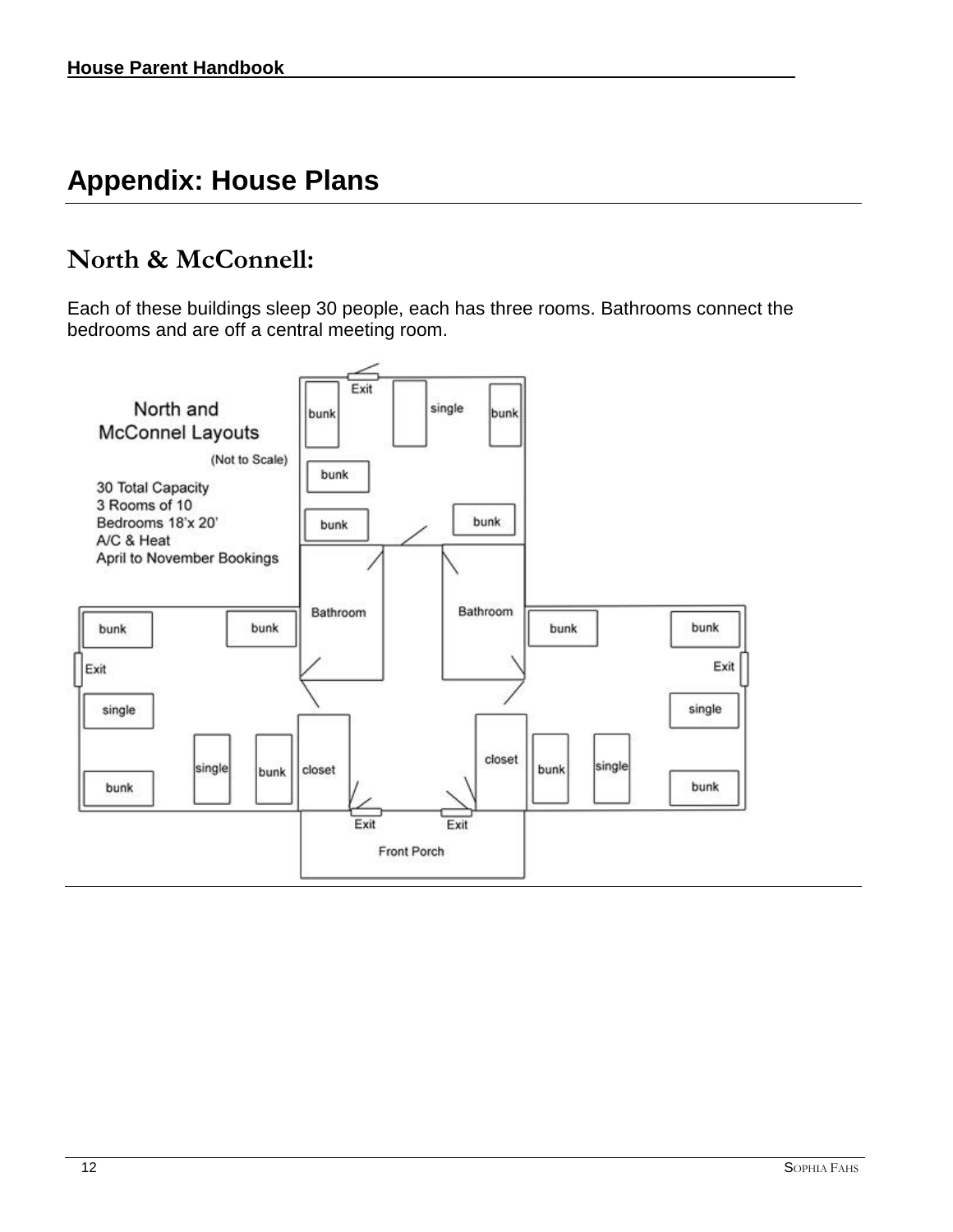

Jesse Lee - Downstairs

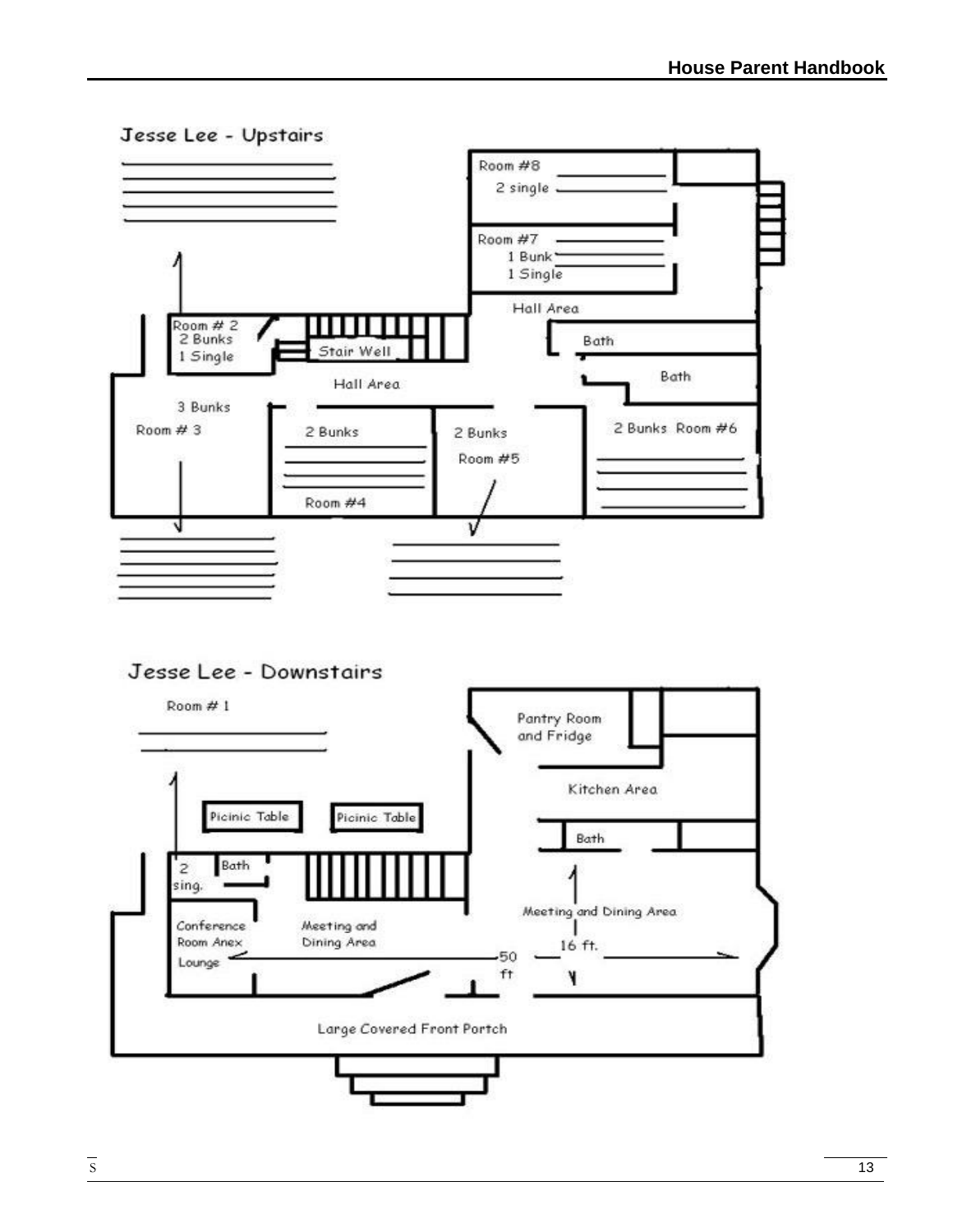## **Bobilin:**

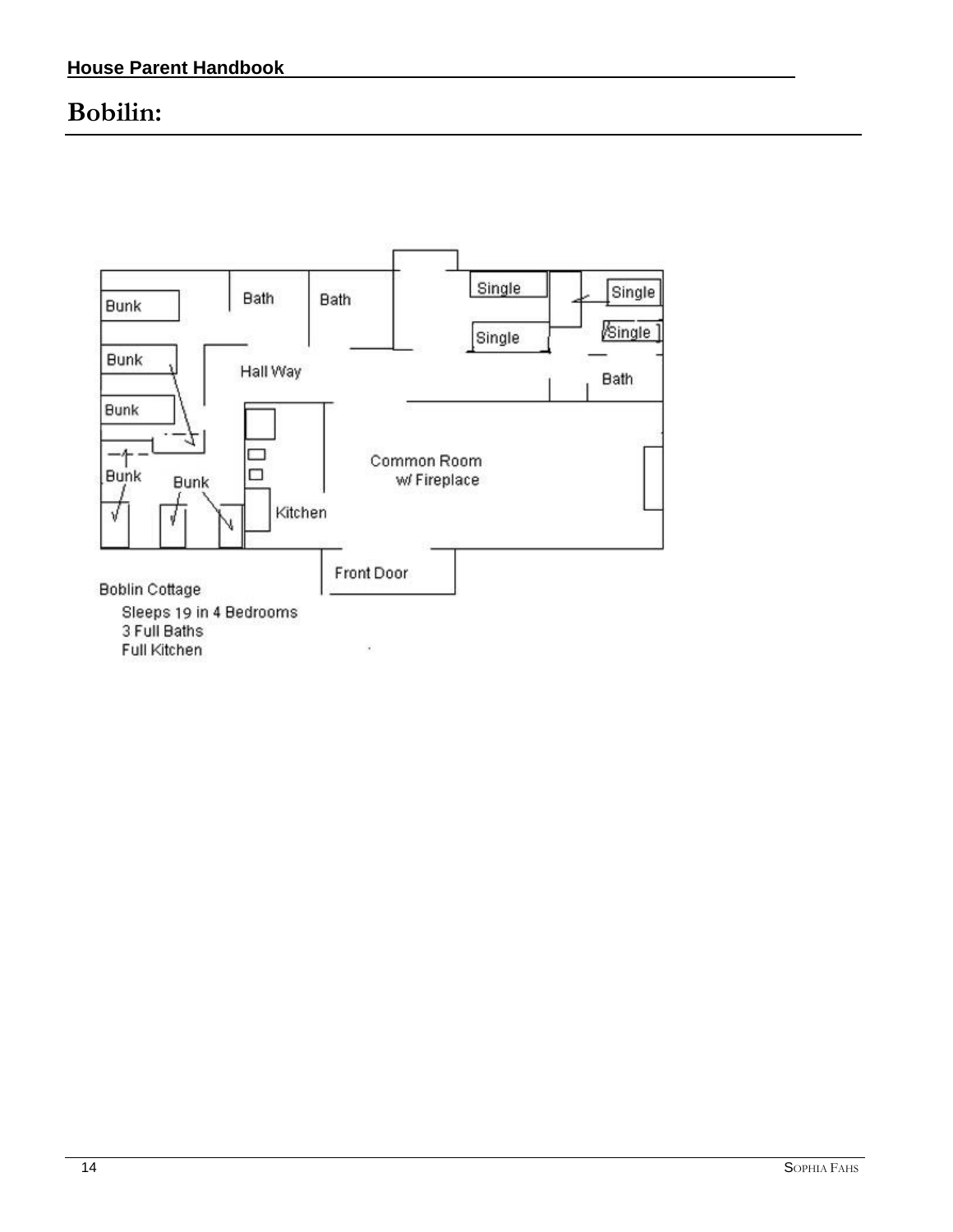## **Willard 1 and Willard 2:**